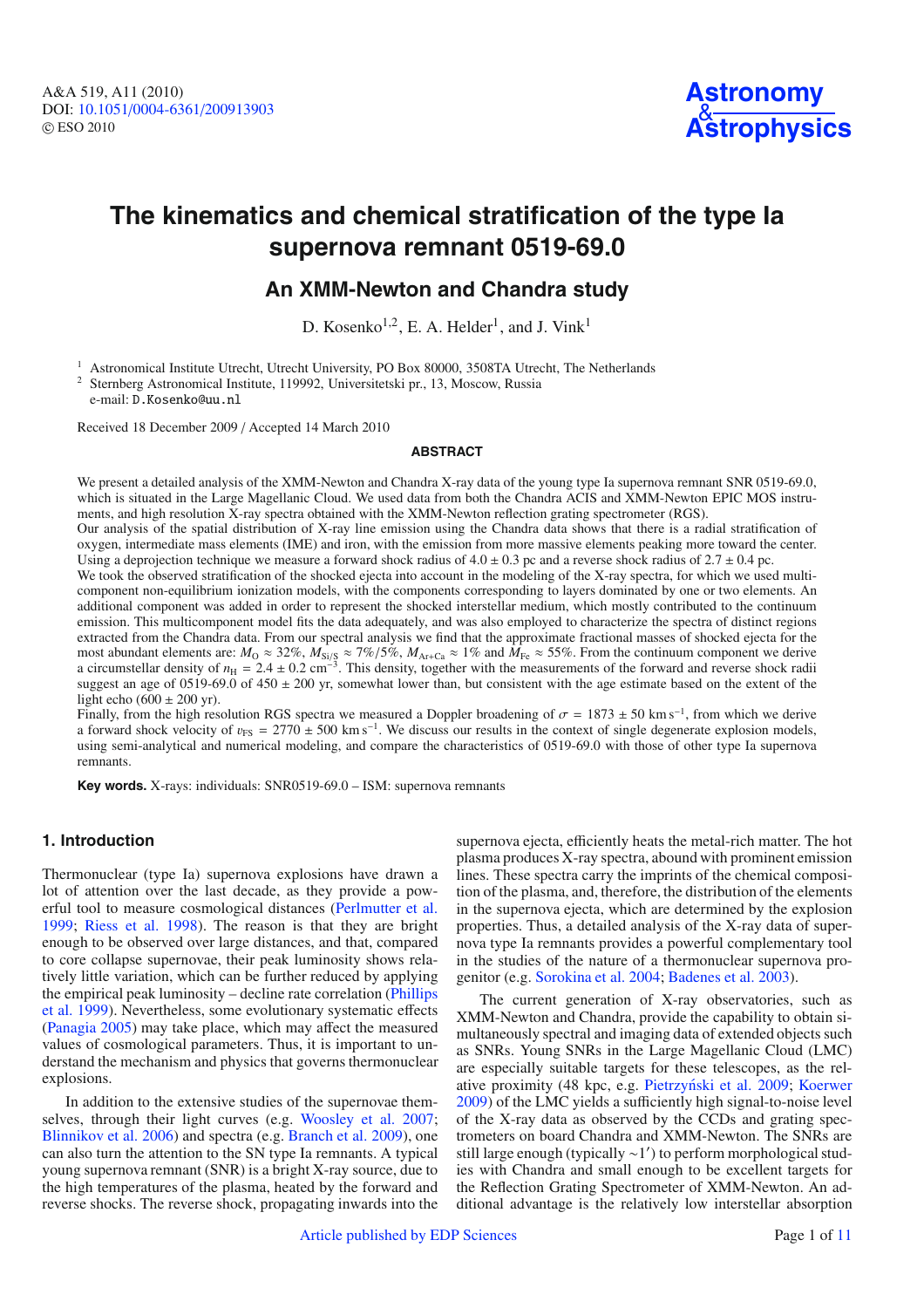<span id="page-1-0"></span>

**[Fig. 1.](http://dexter.edpsciences.org/applet.php?DOI=10.1051/0004-6361/200913903&pdf_id=1)** Chandra smoothed RGB image of SNR 0519-69.0. Red – 0.5–1.0 keV, green – 1.0–2.0 keV, blue – 2.0–4.0 keV. North is up, east is left.

column towards LMC SNRs ( $N_{\rm H} \approx 10^{21}$  cm<sup>-2</sup>), as compared to most Galactic SNRs.

In this paper we present an X-ray study of the LMC SNR 0519-69.0. The SNR has an irregular patchy morphology and an angular extent in X-rays of  $33''$ , corresponding to a shell radius of 4 pc. A three color X-ray image of SNR 0519-69.0, based on the Chandra data, is presented in Fig. [1.](#page-1-0)

I[n the optical SNR 0519-69.0 has been investigated by](#page-10-12) Tuohy et al. [\(1982\)](#page-10-12); [Smith et al.](#page-10-13) [\(1991\)](#page-10-13) and [Ghavamian et al.](#page-10-14) [\(2007](#page-10-14)). It is also one of several LMC SNRs for which a light-echo has been identified, from which an age of  $600 \pm 200$  years can be deduced [\(Rest et al. 2005](#page-10-15)).

In X-rays the remnant was studied by [Hughes et al.](#page-10-16) [\(1995](#page-10-16)), who analyzed the ASCA spectra and found that the SNR is oxygen-poor and iron-rich and must be a remnant of a thermonuclear supernova (SN Ia) explosion. The analysis of Chandra data by [Williams et al.](#page-10-17) [\(2001](#page-10-17)) revealed the separation between the shocked ejecta and the shocked circumstellar medium (CSM).

In the present study we analyzed archival X-ray data of SNR 0519-69.0 from the both XMM-Newton and Chandra observatories. We used the ACIS data of Chandra and the imaging spectroscopy (EPIC) and the high spectral resolution grating (RGS) data of XMM-Newton.

Various techniques to analyze the available data are employed. The high spatial resolution Chandra data provide us with an opportunity to study the composition of the SNR as a function of radius. Whereas the RGS data offer high resolution spectroscopy, but without much spatial information.

For the analysis of the SNR 0519-69.0 X-ray spectra, we employed the spex [\(Kaastra et al. 1996](#page-10-18)) spectral fitting software (version 2.01.05, November 16, 2009). The package contains the most up-to-date atomic data and has a wide range of plasma emission models, which is especially helpful and important in fitting complex spectra from objects such as SNRs.

We fit the XMM-Newton EPIC and RGS spectra with single and multicomponent NEI models. The high spectral resolution RGS data allow us to resolve details of the Fe-L line emission, and to measure line velocity broadening, due to the thermal and bulk motion of the shocked supernova ejecta.

This paper is organized as follows. First in Sect. [2,](#page-1-1) we describe briefly the Chandra and XMM-Newton data. The methods and techniques we used to deal with the spectral and imaging data are presented in Sect. [3.](#page-2-0) Section [4](#page-5-0) contains the principal

results of the study, which are discussed in Sect. [5.](#page-6-0) We conclude the paper in Sect. [6.](#page-9-0)

# <span id="page-1-1"></span>**2. The data overview**

# 2.1. Chandra

SNR 0519-69.0 was observed only with the ACIS instrument of Chandra X-ray Observatory (obs ID 118) for 41.1 ks on June 21, 2000. We analyzed the data with CIAO 4.1.1 software product and CalDB 4.1.2 calibration data. Apart from an X-ray spectrum of the whole SNR, we also used our own software to extract spectra from certain regions based on emission characteristics. The software reads the standard pipeline event lists and selects events from it based on a "mask" image, i.e. an image containing only zeroes and ones. An event is selected for spectral extraction, if its sky coordinates corresponds with a pixel of value one in the mask image. The event grade selection and spectral data binning scheme are identical to the standard CIAO software. The advantage of this method is that spectra can be extracted from regions with more complex shapes than with the region files, and can be easily constructed based on hardness ratios or narrow band images. These spectra were used together with the ancillary and main response files generated for the SNR as a whole. Given that the remnant occupies only a small part of the ACIS-S3 CCD, using these files for the response is justified. For the background spectrum, we extracted a spectrum from an annulus with radii spanning from 19" to 37", centered on the SNR.

# 2.2. XMM-Newton

We used XMM-Newton observations of SNR 0519-69.0 (obs ID 0113000501) that were made on September 17, 2001, and have a total exposure of 47.8 ks.

For our study we concentrated on the EPIC MOS and RGS data. Although the EPIC MOS instruments [\(Turner et al. 2001\)](#page-10-19) have a lower sensitivity than the EPIC pn instrument, they have a higher spectral resolution, which is important for line-rich sources, such as SNRs. The MOS1 observations were performed with thick (25.4 ks) and medium (15.6 ks) filters, whereas the MOS2 data were acquired with the medium filter only. For the spectral analysis the spectra, response and ancillary response files were combined, using weights proportional to the exposure times. For the background, spectra were extracted from an annulus with an inner radius of 2.1 , and an outer radius of 4.3 . This is larger than for the Chandra background spectrum, because the XMM-Newton point spread functions have much broader scattering wings.

The RGS is a slitless spectrometer [\(den Herder et al. 2001](#page-10-20)). For an extended source, this implies that the spectrum is smeared by the image of the source itself. For Small/Large Magellanic Cloud remnants, the smearing is modest, but present, and it gives rise to a change in the line spread function. For our analysis, we incorporated this effect into the response matrix by convolving the standard (point source) response matrix with the brightness profile of the SNR, as obtained from the Chandra observations. All the results presented here made use of these modified matrices. This procedure was also applied to the RGS data of the SN 1006 remnant [\(Vink et al. 2003](#page-10-21)) and SNR 0509-67.5 [\(Kosenko et al. 2008\)](#page-10-22).

Apart from adapting the RGS response matrix, all reduction for both MOS and RGS data were made with the standard XMM-Newton software package SAS version 7.1.0.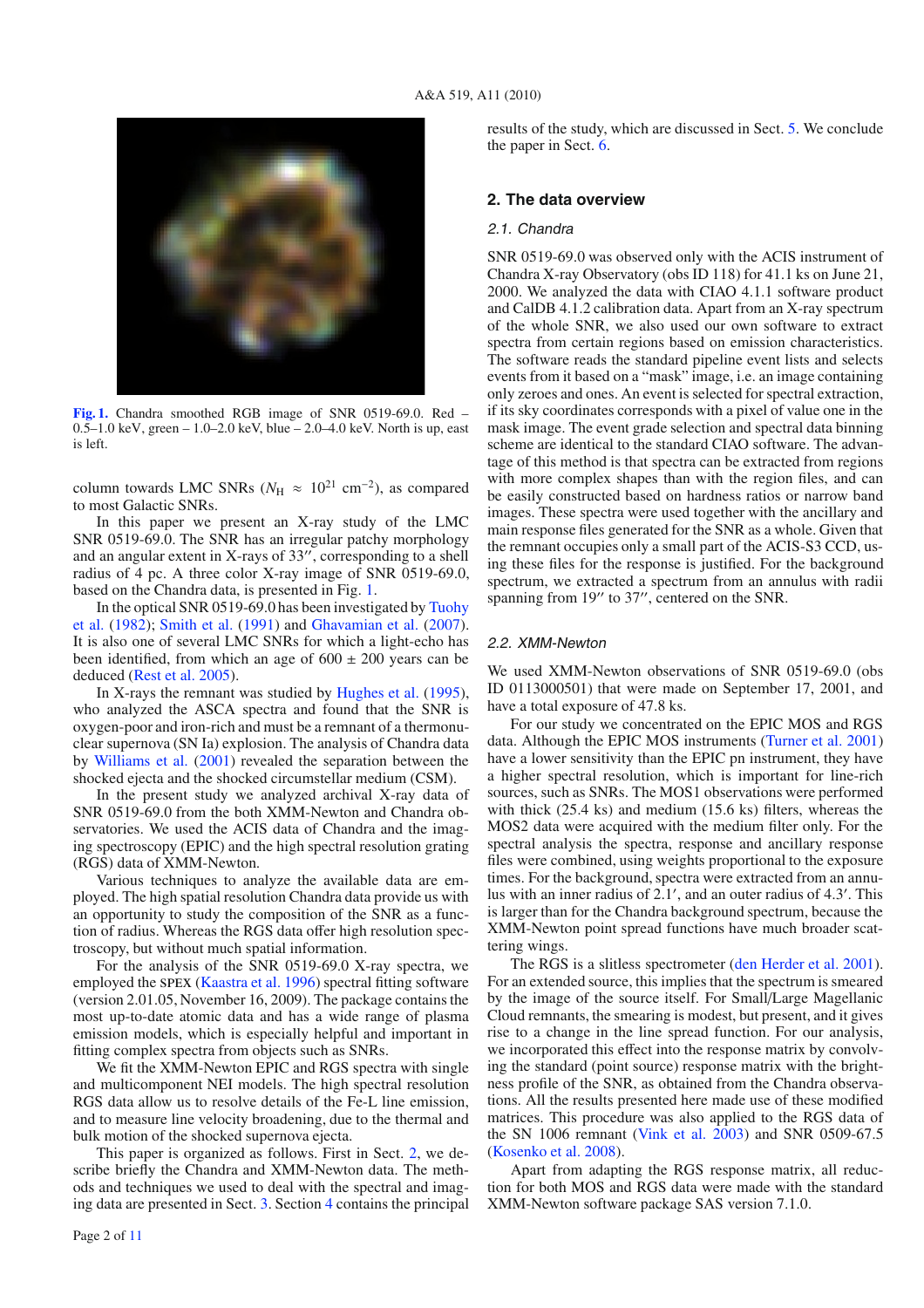D. Kosenko et al.: Kinematics and chemical stratification of SNR 0519-69.0

<span id="page-2-1"></span>

<span id="page-2-2"></span>**[Fig. 2.](http://dexter.edpsciences.org/applet.php?DOI=10.1051/0004-6361/200913903&pdf_id=2)** Azimuthally averaged radial profiles in different energy bands. *Left panel*: surface brightness radial profiles. *Right panel*: deprojected emissivity profiles. The vertical light grey lines correspond to the spectral components, used in Sect. [3.4.](#page-4-0)

**Table 1.** The inner and outer radii for the SNR 0519-69.0 shell in different energy ranges.

| Radii                 | $0.5 - 8.0 \text{ keV}$ | <b>CSM</b> | $\Omega$ | Si/S  | Ar/Ca | Fe-high | Fe-low |
|-----------------------|-------------------------|------------|----------|-------|-------|---------|--------|
|                       |                         |            |          |       |       |         |        |
| $R_{\rm in}$ (pc)     | $2.7 \pm 0.4$           | 3.6        | 3.48     | 3.405 | 3.33  | 3.15    | 27     |
| $R_{\text{out}}$ (pc) | $4.0 \pm 0.3$           | 4.0        | 3.6      | 3.48  | 3.405 | 3.33    | 3.15   |

# <span id="page-2-3"></span><span id="page-2-0"></span>**3. Data analysis**

# 3.1. Chandra radial emissivity profiles

The high spatial resolution Chandra data allow us to plot radial emissivity profiles of the remnant's shell, with a deprojection technique that was also employed by [Helder & Vink](#page-10-23) [\(2008](#page-10-23)). For the measurements, we first made a radial surface brightness profile of the remnant, using the centroid of the broadband emission (0.5–8.0 keV) as center. Then, assuming that the SNR is spherically symmetric, we used the Lucy-Richardson technique [\(Lucy 1974](#page-10-24); [Richardson 1972](#page-10-25)) to deproject the surface brightness profile into an emissivity profile (following the method of [Willingale et al. 1996;](#page-10-26) [Helder & Vink 2008\)](#page-10-23). We applied this technique to images in different energy bands, where the emission lines from different species dominate. For the oxygen band, we choose 0.5–0.7 keV, for the added silicon and sulfur band, we took 1.75–3.00 keV. Because the spectra indicated that in the Fe-L band (∼0.7–1.1 keV) the relative contribitions from different Fe-L shell ions varies as a function of position (Sect. [3.5.2\)](#page-5-1), we divided the iron energy band in a low  $(0.7-0.9 \text{ keV})$  and high (0.9–1.1 keV) energy band, which correspond roughly to line emission dominated by Fe XVII and Fe XX ions respectively.

For the broad band (0.5–8.0 keV) energy range, we calculated an inner and outer radius. The inner radius was determined where the emissivity (i.e. deprojected,  $\epsilon$ ) drops below one half of the maximum value. We ignored emissivities at radii less than 7", since the deprojection technique is not well constrained at these lower radii, due to the low contribution to the surface brightness Σ of shells at small radii (Σ  $\propto \epsilon(R)R^2$ ). In general, there is no sharp rise in emissivity at the outer radius, so taking a value of one half of the maximum would underestimate the outer radius. Hence, we took a value of 1/20 of the peak value, which, in the deprojections, is just above the noise level of the background at large radii. In the remainder of this paper we assume that this measured inner radius of  $2.7 \pm 0.4$  pc, corresponds to the location of the reverse shock and the outer radius to the forward shock at  $4.0 \pm 0.3$  pc. We estimated the error from the standard

deviation of this measurement repeated for 18 individual slices of 20◦ each.

We use the deprojected profiles to determine the shells in the remnant in which different species dominate (Fig. [2\)](#page-2-1), which we will use in Sect. [4](#page-5-0) for estimating total masses of the shocked species. Table [1](#page-2-2) lists the ranges in which the different components dominate. Silicon and sulfur dominate the emissivity in region 2/3, however, our numerical models (see Sect. [5\)](#page-6-0) show that the Si/S and Ar/Ca layers coincide. For this reason, we split region 2/3 evenly in two parts. Furthermore, we chose 3.6 pc as the division between oxygen and the shocked CSM, since for this value, the volume of the shocked CSM is one fourth of the volume of the total remnant. The latter seems reasonable, if we assume a compression ratio of 4 over the shock front during the whole lifetime of the remnant. Note that all values mentioned above contain uncertainties. For the corresponding volumes, we estimate errors of 50%. In Fig. [2](#page-2-1) we also show the observed radial profile and its deprojection for the 5–7 keV hard X-ray band. This band includes both continuum emission and Fe-K shell line emission around 6.5 keV. Unfortunately, the signal to noise ratio in this band is poor, but the profile suggests tentatively that the 5–7 keV emission is associated mostly with the Fe XX line emission in the 0.9–1.1 keV band. With some caution, it also suggests that there is no strong non-thermal X-ray continuum associated with the forward shock.

# 3.2. EPIC and ACIS spectra

Fitting the XMM-Newton EPIC MOS and Chandra ACIS spectra with single-ionization timescale non-equillibrium ionization (NEI) spex model provides us with the typical values for the emission measure, electron temperature, ionization timescale and abundances in the remnant. The corresponding spectra and the best-fit model are shown in Fig. [3.](#page-3-0) The best-fit parameters of the spectral model are listed in Table [2.](#page-3-1) The best-fit abundances are plotted in Fig. [4.](#page-3-2) For comparison, also the abundances, derived from the analysis of the younger supernova type Ia remnant 0509-67.5 [\(Kosenko et al. 2008\)](#page-10-22) are plotted.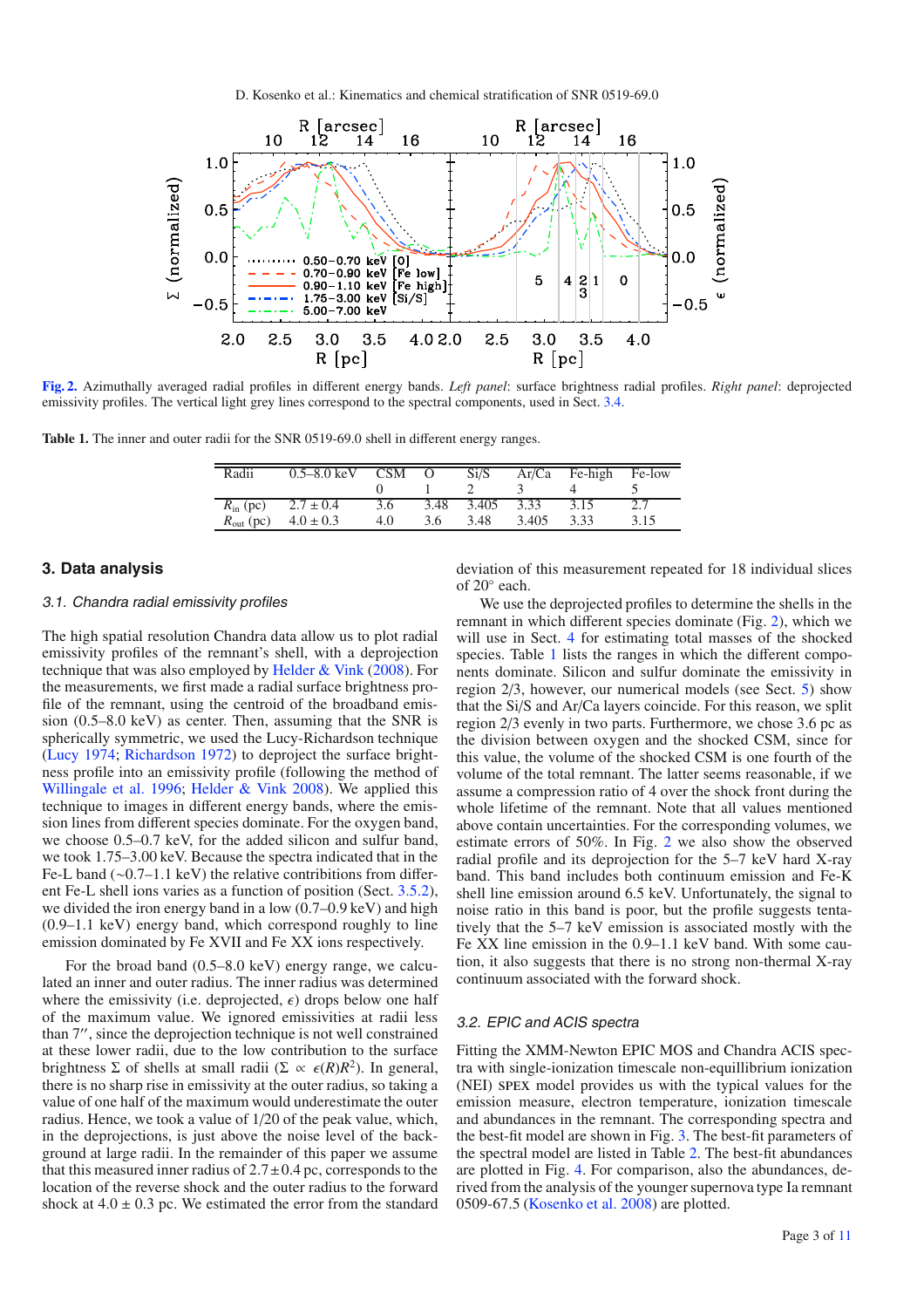<span id="page-3-1"></span>

|  |  | Table 2. The best-fit NEI parameters of the XMM-Newton EPIC, RGS and Chandra ACIS data. |  |  |  |  |
|--|--|-----------------------------------------------------------------------------------------|--|--|--|--|
|--|--|-----------------------------------------------------------------------------------------|--|--|--|--|

| Parameter                                                     | <b>RGS</b>                                    | EPIC MOS + ACIS                       | ACIS inner                                      | <b>ACIS</b> outer                                |
|---------------------------------------------------------------|-----------------------------------------------|---------------------------------------|-------------------------------------------------|--------------------------------------------------|
| $n_{\rm e}n_{\rm H}$ V (10 <sup>58</sup> , cm <sup>-3</sup> ) | $1.8^{+2.5}_{-1.8}$<br>$2.21^{+0.08}_{-0.07}$ | $3.7^{+0.2}_{-0.2}$<br>$2.82^{+0.03}$ | $2.63_{-0.32}^{+0.33}$<br>2.88 <sup>+0.06</sup> | $0.66^{+6.49}_{-0.08}$<br>$1.73^{+0.14}_{-1.07}$ |
| $kT_e$ (keV)                                                  |                                               |                                       |                                                 |                                                  |
| $n_{\rm e}t$ (10 <sup>10</sup> , s cm <sup>-3</sup> )         | $2.69_{+0.03}^{-0.07}$                        |                                       |                                                 | $3.90 \pm N/A$                                   |
| $n_{\rm H}$ (10 <sup>21</sup> , cm <sup>-2</sup> )            |                                               |                                       |                                                 |                                                  |
| $\chi^2$ /d.o.f.                                              |                                               | 29.4                                  | 10.4                                            | ? 5                                              |

**Notes.** Columns 1 and 2 list data for the entire remnant. Column 3 lists data for the inner shell of the SNR and Col. 4 – for the outer shell (see Fig. [7\)](#page-5-2).

<span id="page-3-0"></span>

**[Fig. 3.](http://dexter.edpsciences.org/applet.php?DOI=10.1051/0004-6361/200913903&pdf_id=3)** Combined fitting of the EPIC MOS (scaled down by a factor of 10) and ACIS (scaled up by a factor of 10) data with single ionization timescale NEI model of spex.

A single ionization timescale NEI model is not the best approach to explain emission from such a complicated and layered object as a SNR, because in the shell one expects ionization timescale and abundance gradients. For example, Fig. [3](#page-3-0) clearly shows that Si Ly $\alpha$  line is missing in the model and Fe K line flux is overestimated. This discrepancy leads to a very high value of the fit statistic;  $\chi^2$ /d.o.f.  $\simeq$  30.

Apart from the MOS, we fitted also the EPIC pn data with an NEI model, that yields approximately the same values of the basic parameters of the spectrum.

#### <span id="page-3-4"></span>3.3. XMM-Newton RGS spectra

The RGS spectra of SNR 0519-69.0 were also fitted with spex NEI models. The fit range was limited to the 0.5–1.1 keV range, which has the more prominent line emission. The best-fit parameters of the single NEI model are listed in Table [2](#page-3-1) (first column). This single-ionization timescale model was not able to reproduce the fluxes of O VII and Fe XXI ions: the modeled lines are weaker than the data indicate (top panel of Fig. [5\)](#page-4-1). For this reason, and inspired by the spatial layering, as indicated by the Chandra data (Sect. [3.1\)](#page-2-3), we fitted the RGS spectra in the range of 0.5–1.1 keV with a three-component NEI model: one

<span id="page-3-2"></span>

<span id="page-3-3"></span>**[Fig. 4.](http://dexter.edpsciences.org/applet.php?DOI=10.1051/0004-6361/200913903&pdf_id=4)** Best-fit abundances of SNR 0519-69.0 and SNR 0509-67.5 [\(Kosenko et al. 2008](#page-10-22)), derived from single-ionization timescale NEI models. The data are in solar units [\(Anders & Grevesse 1989](#page-10-27)), normalized by Si abundances.

**Table 3.** The best-fit parameters of the RGS spectral fitting with the three-component NEI model.  $\chi^2$ /d.o.f. = 1.8

| Parameter                                                                                                                                                                          |                                                                                | Fe-low                                                                                                                                                 | Fe-high                                       |
|------------------------------------------------------------------------------------------------------------------------------------------------------------------------------------|--------------------------------------------------------------------------------|--------------------------------------------------------------------------------------------------------------------------------------------------------|-----------------------------------------------|
| $n_{\rm e}n_{\rm H}$ V (10 <sup>58</sup> , cm <sup>-3</sup> )<br>$kT_e$ (keV)<br>$n_{\rm e}t$ (10 <sup>10</sup> , s cm <sup>-3</sup> )<br>$\sigma_{\rm RGS}$ (km s <sup>-1</sup> ) | $\substack{0.50^{+0.08}_{-0.06} \\ 0.84^{+0.27}_{-0.18} \\ 2.3^{+0.8}_{-0.5}}$ | $\underset{-0.2}{\overset{5.6+0.2}{\underset{-0.3}{\phantom{}}}}\, \underset{-0.2}{\overset{5.6+0.2}{\underset{-0.3}{\phantom{}}}}\,$<br>$1873 \pm 50$ | $4.8^{+1.2}_{-0.7}$<br>$2.51^{+6.54}_{-0.00}$ |

component is for pure oxygen, the second – for the low-ionized iron (Fe XVII–Fe XVIII), and the third – for the high-ionized iron (Fe XIX–Fe XXI). The corresponding spectra are shown in the bottom panel of Fig. [5.](#page-4-1) The corresponding best-fit parameters are listed in Table [3.](#page-3-3) As can be seen in Fig. [5,](#page-4-1) this model gives a much better fit to the data than the single NEI model. Note, that no Ne emission is needed to obtain a good fit (Ne IX has a prominent line at 0.92 keV and Ne X at 1.02 keV).

An important advantage of the high spectral resolution RGS spectra is that it enables us to measure the line broadening. The measured best-fit value of the line velocity broadening is  $\sigma_v$  = 1680 ± 50 km s<sup>-1</sup> for the single NEI model and  $\sigma_v$  =  $1873 \pm 50$  km s<sup>-1</sup> for the multi-component model. We adopt the last value as the most reliable value for the Doppler broadening, since the model fits the data much better (Fig. [5\)](#page-4-1).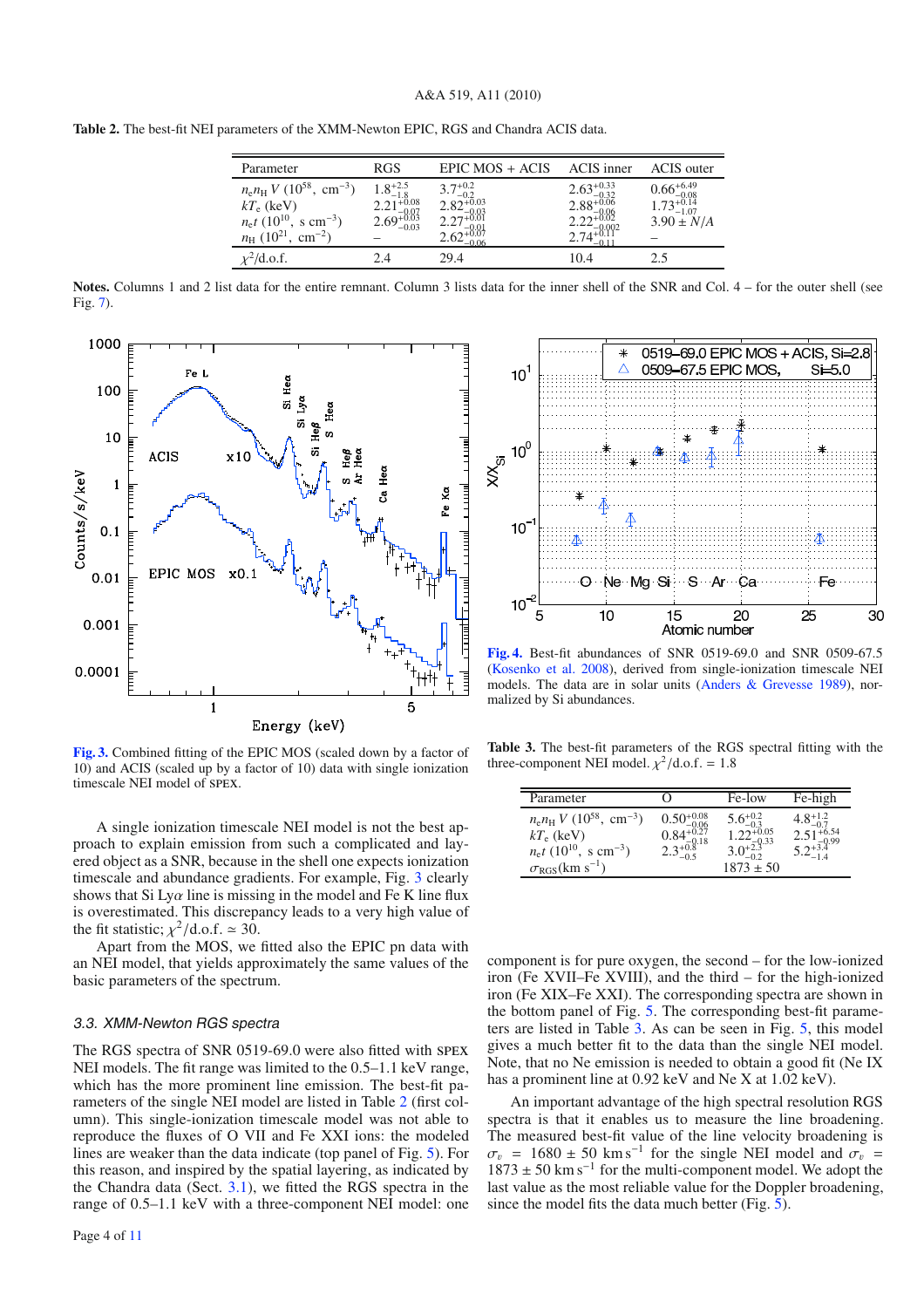

<span id="page-4-1"></span>**[Fig. 5.](http://dexter.edpsciences.org/applet.php?DOI=10.1051/0004-6361/200913903&pdf_id=5)** *Top panel*: the four RGS spectra RGS1, RGS2 of SNR 0519- 69.0. Shown are both first order (*upper frame*) and second order (*lower frame*) spectra and best fit single NEI model including a line velocity broadening model. *Bottom panel*: the same as the *top panel*, but here the spectral model consists of three NEI components. Black crosses are the data, solid lines are the models.

# <span id="page-4-0"></span>3.4. EPIC MOS and RGS spectra combined, multicomponent approach

A next step in our study was to combine both the EPIC MOS and RGS data and try to model it with a multi-component NEI model, in which each component roughly corresponds to the layering observed in the radial profiles (Sect. [3.1\)](#page-2-3). In addition to the three components used for fitting the RGS spectra (Sect. [3.3\)](#page-3-4), we added three additional components, which contribute mostly to the emission outside the RGS spectral range. In total this amounts to six components: oxygen (O, or component 1), silicon/sulfur (Si/S, or component 2), argon and calcium (Ar/Ca,

<span id="page-4-2"></span>

**[Fig. 6.](http://dexter.edpsciences.org/applet.php?DOI=10.1051/0004-6361/200913903&pdf_id=6)** The EPIC MOS1 and MOS2 combined (*upper frame*) and the RGS1 and RGS2 first order (*lower frame*) spectra with the best-fit model of the six NEI components and interstellar absorption. Black crosses are the data, the solid lines show the model. The contributions from the different components are marked with the numbers listed in Table [4.](#page-5-3) The dotted lines correspond to the CSM component (0).

or component 3), high ionized iron (Fe-high, or component 4), low ionized iron (Fe-low, or component 5), and a continuum dominated model (component 0), for which we used an NEI model wi[th the abundances fixed to those of the LMC \(](#page-10-28)Russell & Dopita [1992\)](#page-10-28). In addition the model included an interstellar absorption component.

The corresponding principal abundance parameters in components  $1-5$  were set to  $10<sup>7</sup>$  times the solar value for the specific elements considered, whereas the abundances of other elements were set to zero. Thereby we secure that the absolute abundances of the corresponding elements are at least two orders of magnitude higher than those of the hydrogen, i.e. for all practical purposes these components correspond to pure metal plasma's. The corresponding spectra and the best-fit multicomponent model are presented in Fig. [6.](#page-4-2) The best-fit parameters (emission measure, electron temperature, ionization timescale) are listed in Table [4.](#page-5-3) The best-fit value for the hydrogen column density is  $1.7^{0.3}_{-0.1} \times 10^{21}$  cm<sup>-2</sup>.

The multi-component NEI model gives an adequate fit to the data. In contrast to the three NEI component model used to fit only the RGS data, some of the oxygen line emission in this multi-component model attributes part of the corresponding line emission to the shocked CSM component, in particular the O VIII line emission. One peculiarity of the multi-component model is the high  $n<sub>e</sub>t$  value for Ar/Ca. This is not an artefact of the model chosen. Isolating that part of the spectrum that is dominated by Ar/Ca line emission and searching for other combinations of *kT*<sup>e</sup> and *n*e*t* resulted in similar best fit values. In general,  $n_e t$  correlates inversely with  $kT_e$ . This means that if the *n*e*t* of the plasma is in reality lower than our best fit value, an unrealistically high electron temperature is required.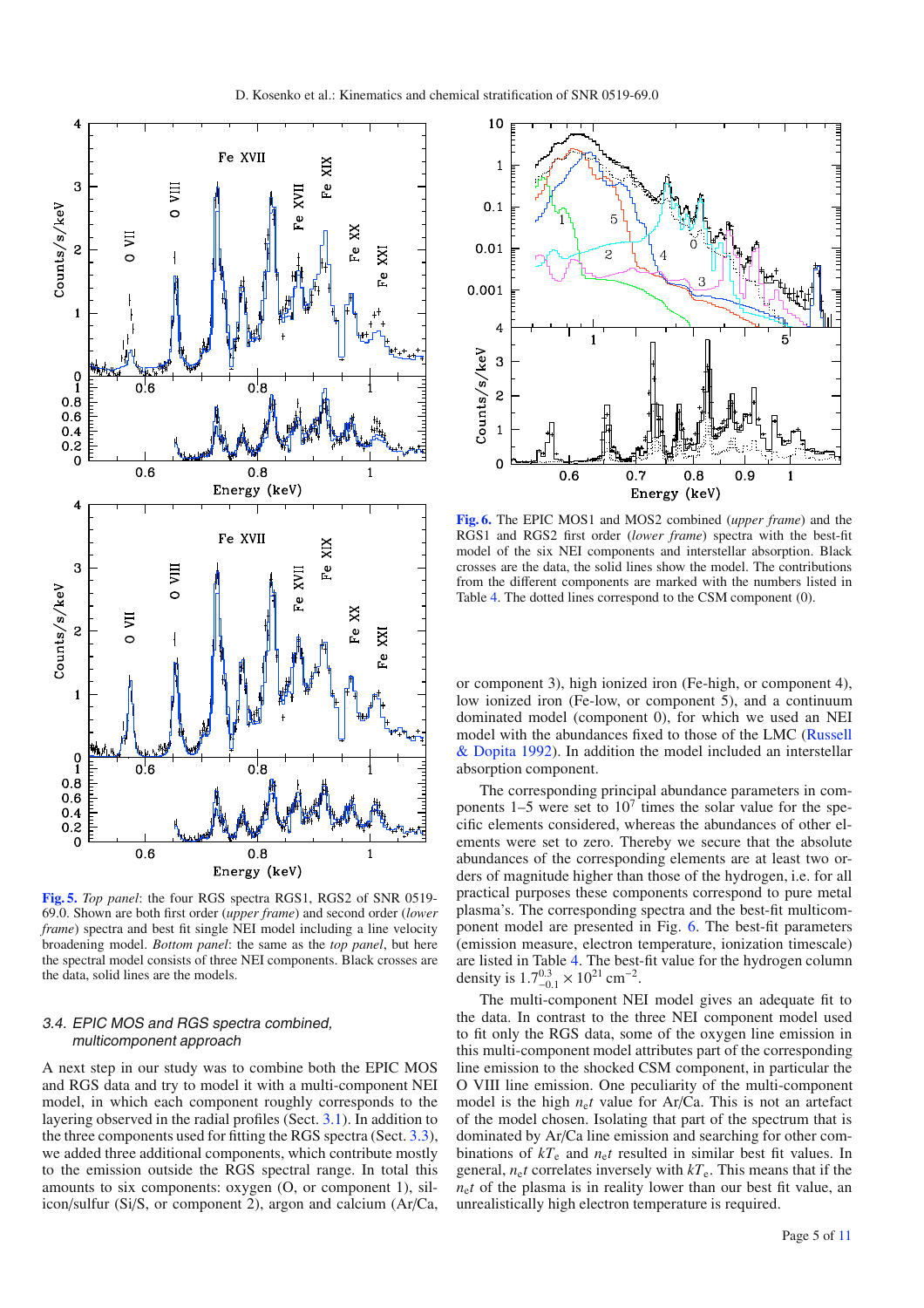<span id="page-5-3"></span>**Table 4.** Parameters of the components in the multi NEI approach. Errors are  $1\sigma$  rms,  $\Delta \chi^2 = 2$ ,  $\chi^2/\text{d.o.f.} = 7.8$ . Emission measure  $EM_X = n_e n_X V$ .

| Component number                                  |                        |                        |                        |                         |                         |                        |                        |                                                                |
|---------------------------------------------------|------------------------|------------------------|------------------------|-------------------------|-------------------------|------------------------|------------------------|----------------------------------------------------------------|
| Layer                                             |                        |                        |                        | Ar                      | Cа                      | Fe-high                | Fe-low                 | CSM                                                            |
| $EM_{\rm X}$ (10 <sup>54</sup> cm <sup>-3</sup> ) | $8.87^{+3.39}_{-0.45}$ | $2.47^{+0.31}_{-0.14}$ | $1.56_{-0.09}^{+0.20}$ | $0.78_{-0.38}^{+0.63}$  | $0.60_{-0.29}^{+0.49}$  | $2.52_{-0.35}^{+0.32}$ | $2.15_{-0.36}^{+0.17}$ | $2.36_{-0.11}^{+0.50} \times 10^5$                             |
| $kT_e$ (keV)                                      | $0.72_{-0.24}^{+0.70}$ | $7.00_{-2.26}^{+3.00}$ | $7.00_{-2.26}^{+3.00}$ | $2.67^{+10.00}_{-1.17}$ | $2.67^{+10.00}_{-1.17}$ | $2.73_{-0.27}^{+0.07}$ | $1.26_{-0.26}^{+0.44}$ |                                                                |
| $n_e t (10^{10} \text{ s cm}^3)$                  | $1.52_{-0.92}^{+3.66}$ | $3.63_{-0.18}^{+0.27}$ | $3.63_{-0.18}^{+0.27}$ | $27.2^{+N/A}_{-18.8}$   | $27.2^{+N/\AA}_{-18.8}$ | $3.78_{-0.26}^{+0.34}$ | $2.55_{-0.39}^{+0.56}$ | $0.64^{+0.02}_{-0.06}$<br>80.0 <sup>N/A</sup> <sub>-13.4</sub> |
| $n_e/n_X$                                         | 6.6                    | 21.2                   | 33.7                   | 30.5                    | 39.6                    | 19.6                   | 17.5                   |                                                                |

<span id="page-5-2"></span>

**[Fig. 7.](http://dexter.edpsciences.org/applet.php?DOI=10.1051/0004-6361/200913903&pdf_id=7)** *Left panel*: Chandra image of SNR 0519-69.0. Outer and inner regions that were considered are outlined with green lines. *Right panel*: the masks of the Chandra image of SNR 0519-69.0: red – oxygen (0.5−0.7 keV), green – Fe-low (0.7–0.9 keV), blue – Fe-high (0.9−1.1 keV).

# 3.5. Spatially resolved spectroscopy

# 3.5.1. Inner and outer rings of the remnant

In the analysis of the Chandra data we extracted ACIS spectra from two shells: the outer one which is presumably the shocked CSM of the remnant and the inner one which is the region where the emission is produced by the shocked ejecta material. These regions are outlined with green circles in Fig. [7.](#page-5-2) Each of the spectra was analyzed in the usual way and fitted with single NEI models. The corresponding best-fit parameters are listed in Table [2.](#page-3-1)

# <span id="page-5-1"></span>3.5.2. ACIS oxygen and iron masks

The low energy band (0.5–1.1 keV) of the ACIS spectra was treated more thoroughly. We extracted three images of the remnant in the energy bands (see the RGS spectra with the corresponding emission lines) of 0.5–0.7 keV (O only), 0.7–0.9 keV (Fe-low) and 0.9–1.1 keV (Fe-high). Next, three spatial masks were created on the basis of these images, in order to locate regions with the relative emission peaking in either of these energy bands. The masks are presented in Fig. [7.](#page-5-2) They were applied to the ACIS image of the remnant. Finally, we extracted spectra using these, non-overlapping, image masks.

The resulting spectra are poorly fitted with single-ionization timescale NEI models, the values of the best-fit abundances contain large errors, and physical parameters, such as temperature and ionization timescale are of the order of the typical values obtained in the analysis of the EPIC and ACIS data of the entire remnant. This suggests that the masks did not totally separate out specific layers, but rather that certain layers may dominate the emission in certain regions, with some overlap from other layers. Therefore, we applied the six-component NEI model with the parameters obtained in the fitting of EPIC and RGS data to each of the masked spectra. We fit only emission measures

<span id="page-5-4"></span>

**[Fig. 8.](http://dexter.edpsciences.org/applet.php?DOI=10.1051/0004-6361/200913903&pdf_id=8)** The three masked ACIS spectra. *From top to bottom*: oxygen (data shifted upwards for three orders), Fe-high, Fe-low (data shifted downwards for three orders).

<span id="page-5-5"></span>

**[Fig. 9.](http://dexter.edpsciences.org/applet.php?DOI=10.1051/0004-6361/200913903&pdf_id=9)** The emission measure of each of the six NEI components shows the contribution of different elements to the emission of the masked regions of the Chandra data.

(i.e. normalizations) of each component in order to evaluate the contributions of the different components, each corresponding to certain elements, to the spectra of these three distinct regions. The spectra and the best-fit models are presented in Fig. [8.](#page-5-4)

The contributions of each component to the different spectra are presented in Fig. [9,](#page-5-5) in which we plot the emission measures of each NEI component.

# <span id="page-5-0"></span>**4. Results**

The fitting of the XMM-Newton EPIC MOS and Chandra ACIS spectra with spex NEI models allowed us to measure (Table [2\)](#page-3-1) the parameters of the plasma, such as typical electron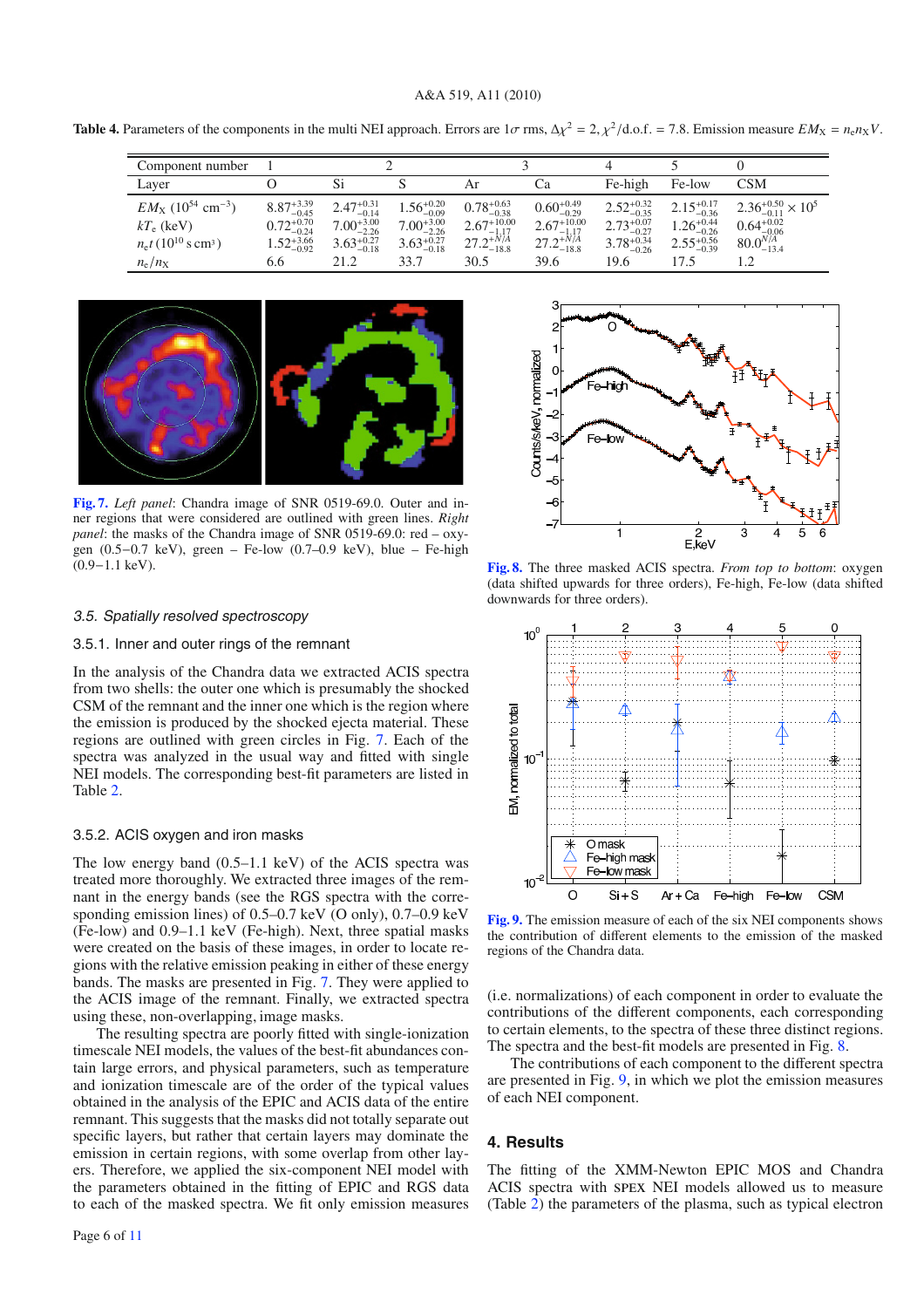temperature  $kT_e \approx 3$  keV, ionization timescale  $n_e t = 2.3 \times$  $10^{10}$  s/cm<sup>3</sup> and abundances (plotted in Fig. [4\)](#page-3-2) in the remnant. The derived best-fit abundances are similar to those of SNR 0509-67.5 [\(Kosenko et al. 2008](#page-10-22)), but overall the 0519-69.0 remnant is more metal-rich (S, Ar, Ca and in particular Fe) as it is older and more of the supernova ejecta matter has been swept up by the reverse shock. The relative amount of the light elements (such as O, Ne, Mg) is comparable for both SNRs.

#### 4.1. The circumstellar matter density

The multicomponent NEI model provides us with the parameters of the CSM component (component 0 in Table [4\)](#page-5-3). Using the best-fit emission measure value we can make an estimate of the density of the CSM in the vicinity of the remnant.

$$
n_{\text{CSM}} = \frac{1}{2} \sqrt{\frac{EM_{\text{LMC}}}{V_{\text{SNR}} n_{\text{e}} / n_{\text{H}}}} = 2.4 \pm 0.2 \text{ cm}^{-3}
$$
 (1)

where  $EM_{LMC} = 2.36_{-0.11}^{+0.50} \times 10^{59}$  cm<sup>3</sup> and  $n_e/n_H = 1.2$  are taken from Table [4.](#page-5-3) We assumed, that the volume of the shocked CSM is  $1/4$   $V_{SNR}$ , with  $V_{SNR} = 4\pi/3 R_{out}^3 = 8.0 \times 10^{57}$  cm<sup>3</sup> and  $R_{\text{out}} = 4.0 \text{ pc}$  (Table [1\)](#page-2-2).

#### 4.2. Structure of the ejecta

The radial emissivity profiles of the SNR in different energy bands, drawn from the Chandra observations, clearly show stratification of the elements in the remnant. Figure [2](#page-2-1) shows that the outermost layer is oxygen rich, the next inward layer produces most of the Si and S emission, all the iron emission comes from the innermost layers of the shell. The iron shell is split in two regions with different ionization properties. The outer layer of high ionized (Fe XX) and the inner one of low ionized (Fe XVII) iron reflect the effects of time-dependent ionization processes in the shocked ejecta: the inner layer has been shocked later by the reverse shock, and therefore has the lowest  $n<sub>e</sub>t$ .

This stratification is also confirmed by the analysis of the masked Chandra images (Fig. [7](#page-5-2) right panel) and their spectra (Fig. [8\)](#page-5-4). Figure [9](#page-5-5) shows the contribution of different elements to the emission from the masked images.

#### <span id="page-6-1"></span>4.3. The chemical composition

The measurements of the inner and outer radii of the shell in different energy bands (Table [1\)](#page-2-2) allow us to estimate the masses of the layers, which have been swept up by the reverse shock. Using the best-fit emission measure value  $EM_X = n_e n_X V_X$  of the each model of the multicomponent fitting (Table [4\)](#page-5-3), we can express the mass  $M_X$  of an element "X" (i.e. O, Si, S, Ar, Ca, Fe) as

$$
M_X = n_X V_X m_X = \sqrt{\frac{EM_X V_X}{n_e/n_X}} m_U A_X
$$
 (2)

where  $n_e/n_X$  – electron to ion densities ratio,  $m_U$  – atomic mass unit,  $A_X$  – atomic mass of the element,  $V_X$  – volume occupied by the element (derived from the radii of Table [1\)](#page-2-2).

Combining the available data we obtain  $M_{\Omega} = 0.36 M_{\odot}$ ,  $M_{\text{Si/S}}$  = 0.14/0.10  $M_{\odot}$ ,  $M_{\text{Ar/Ca}}$  = 0.08/0.07  $M_{\odot}$ ,  $M_{\text{Fe}}$  = 1.05  $M_{\odot}$ ,  $M_{\text{tot}} = 1.8 M_{\odot}$ . Note, that the mass values for the elements are affected by the ∼50% errors of the volume estimates, although the total mass is less affected. These masses are higher than may be expected for a single degenerate type Ia SN model, for which the total mass should be  $M_{\text{tot}} = 1.4 M_{\odot}$ . The most likely reason for this discrepancy may be the errors in the volume estimates or in the filling factor. In particular, inhomogeneities such as knots may give emission measures skewed toward the higher density regions. In fact, the supernova material may be porous and clumpy, thus the emitting volume should be scaled down using a filling factor (e.g. see 3D si[mulations of thermonuclear explosions by](#page-10-29) Röpke & Bruckschen [2008](#page-10-29)). For example, if we assume volume filling factor in the supernova of ∼0.4, then we get more adequate values  $M_{\text{O}} = 0.23 M_{\odot}$ ,  $M_{\text{Si/S}} = 0.09/0.07 M_{\odot}$ ,  $M_{\text{Ar/Ca}} =$  $0.05/0.05 M_{\odot}$ ,  $M_{Fe} = 0.67 M_{\odot}$ ,  $M_{tot} = 1.15 M_{\odot}$ .

The multicomponent fitting of the XMM-Newton EPIC and RGS spectra reveals a specific behavior of the different NEI components. Table [4](#page-5-3) shows that emission measure  $(EM_X =$  $n_e n_X V_X$ ) of each component drops from oxygen to calcium, while the values of the ionization timescale parameter  $n<sub>e</sub>t$  rise from O to Ca. This trend indicates that increasing from the lighter to the heavier elements, the electron density overcomes the factor of time, which probably does not change drastically for the shocked intermediate mass elements (from Si to Ca). Thus, qualitatively, the decrease of the emission measure and increase of the ionization timescale reflect the relative abundances of the species from O to Ca, i.e. the quantity  $n_{e}n_{X}V_{X}/(n_{e}t)$  =  $n_X V_X/t \propto M_X$  (total shocked mass of an element X) is lower for the heavier species. A similar behavior of the ionization timescale parameter for different species was established by [Lewis et al.](#page-10-30) [\(2003](#page-10-30)) in their analysis of the Chandra data of SNR N103B.

From these considerations, applying the time of  $t \approx$ 500 years to all components, we can make rough estimates of the relative contributions of the species in the SNR 0519-69.0 ejecta to be as follows:  $M_{\rm O} = 32\%$ ,  $M_{\rm Si/S} = 7\%/5\%$ ,  $M_{\rm Ar+Ca} =$ 1%,  $M_{\text{Fe}} = 55\%$  of the total shocked mass, which are roughly consistent with the mass ratios derived above, using volume estimates. The relative amount of Ar and Ca is probably underestimated, due to the high value of ionization timescale parameter measured in the component 3, for which we do not have a good explanation (note the corresponding errors bars in Table [4\)](#page-5-3).

# <span id="page-6-0"></span>**5. Discussion**

#### 5.1. Stratification and composition of the ejecta

Using the Chandra images we built azimuthally averaged radial emissivity profiles of the SNR in different energy bands, which clearly demonstrate the layering of the elements in the supernova (Fig. [2\)](#page-2-1). Also these profiles reveal the effects of timedependent ionization, as the emission from low ionized iron originates mostly from the inner layers of the iron shell, which is distinct from the high ionized "older" outer iron layers.

These effects are also visible in the Chandra spectra extracted using the masked images (Fig. [7\)](#page-5-2). However, apparently projection effects play a role in that the spectra of the more inward lying layers are contaminated by the outer layers. For example, the spectral fitting with multi-component NEI models shows (Fig. [9\)](#page-5-5) that the oxygen-rich component (component 1) is equally abundant in all three (O, Fe-high, Fe-low) masks. Si and S (component 2) is almost absent in the O-mask, as it is inside the oxygen-rich layer, but it does contribute to the spectra of inner layers of the Fe-low mask. Ar and Ca (component 3) tend to be in the outer layers, but the parameters of this component cannot be reliably measured, and have considerable errors. The O-mask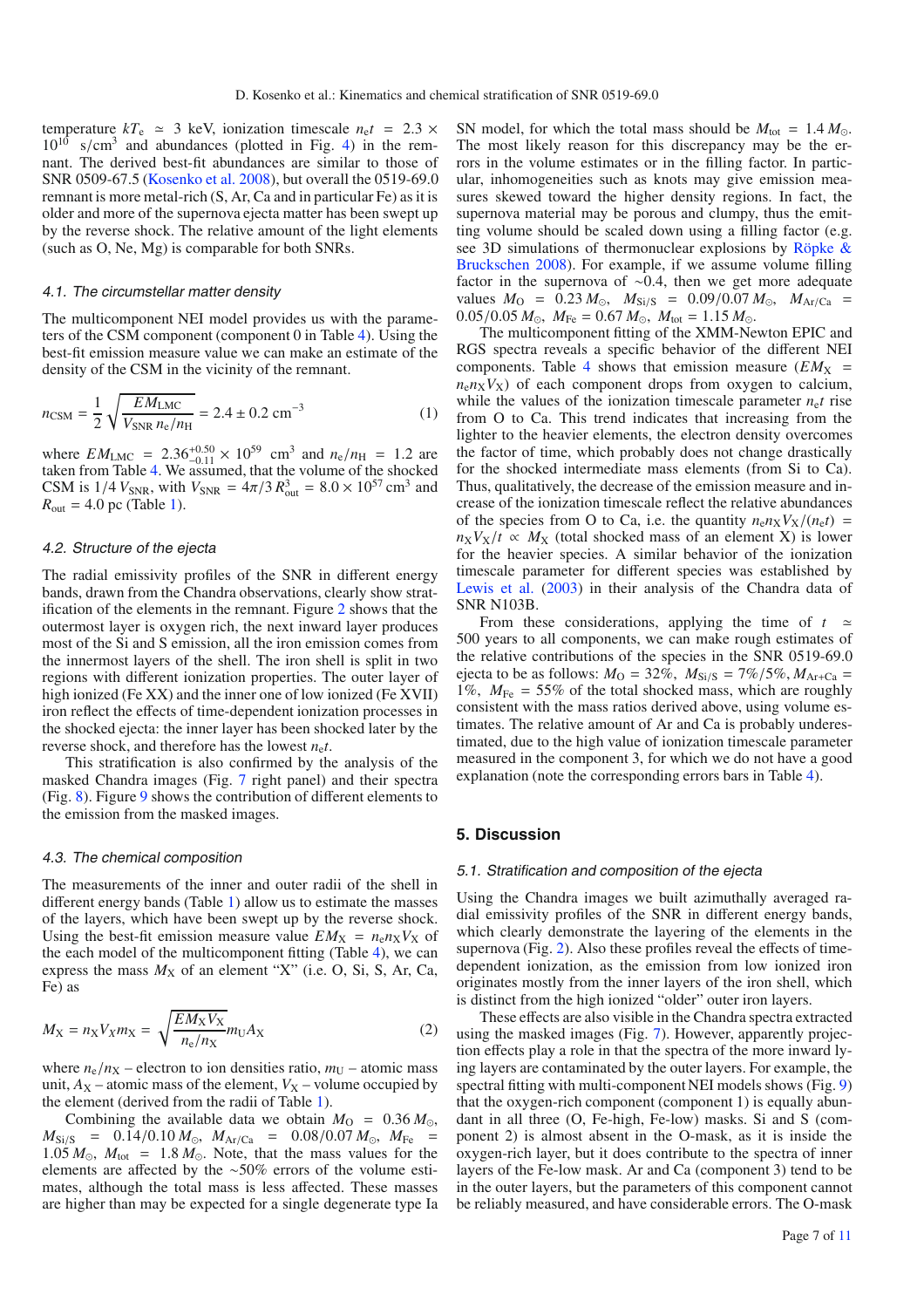spectrum hardly contains any contribution from the iron-rich components  $(4, 5)$ , as this outer layer can be isolated without much projection effects.

Fe-K emission is present in both the regions corresponding to the Fe-low and Fe-high masks. This is probably due to projection effects, since our spectral analysis suggests that the Fe-K emission is mostly coming from the high ionization layer, which was shocked earlier (component 4, Table [4\)](#page-5-3). The radial emission profiles are consistent with this association, but we note that the signal to noise of the 5–7 keV image on which this is based is low. The high temperature of this high ionization layer may be surprising, but it should be mentioned that the electron temperature depends on both the shock velocity, and the degree of equilibration between electron and ion temperature. In general, one expects that ejecta that is shocked later by the reverse shock is heated to higher temperatures, but this may be off set by the shorter time available for the electrons to equilibrate with the ions. The situation in 0519-69.0 may somewhat resemble the situation in the south of Kepler's SNR. The analysis of [Cassam-Chenaï et al.](#page-10-31) [\(2004\)](#page-10-31) shows that for this region Fe-K peaks at a larger radius than the Fe-L emitting region.

# <span id="page-7-0"></span>5.2. Comparison of the stratification with other type Ia supernova remnants

The chemical stratification of SNR 0519-69.0 is striking. Even more so if one considers that this SNR is much more distant than the well studied Galactic type Ia SNRs Tycho (SN 1572), Kepler (SN 1604) and SN 1006. All these SNRs also show some stratification, but less pronounced. In some cases the Fe, Si, and O layers seem to be very close together or even indistinguisable as separate layers. The latter is especially true for Tycho, in which silic[on and iron are found very](#page-10-32) close to the shock front (Warren et al. [2005](#page-10-32); [Badenes et al. 2006\)](#page-10-33). For Kepler the situation is different for the northern part of the SNR than for the southern part [\(Cassam-Chenaï et al. 2004\)](#page-10-31). In the north the spatial separation between Si and Fe is small, whereas in the south the situation is in fact similar to the stratification of SNR 0519-69.0.

The situation for SN 1006 is a bit more complicated. There the O-rich e[jecta lie very close to the forward shock \(](#page-10-34)Cassam-Chenaï et al. [2008](#page-10-34)), but otherwise the Fe-rich layer seems to lie at smaller radius, and may not even have been shocked by the reverse shock, since UV absorption spectra shows the reverse shock to go through Si-rich material [\(Hamilton et al. 2007](#page-10-35)).

So what is the origin of this variation in stratification among type Ia SNRs? It could be that there is some variation among type Ia supernovae itself, with some supernovae producing more mixing than others. Optical spectroscopy of type Ia supernovae suggests a strong radial stratification (e.g. [Branch et al. 2005](#page-10-36); [Mazzali et al. 2007](#page-10-37)) with the the outer ejecta consisting of low mass elements (O, Mg), then followed by intermediate mass elements (IME), and the inner ejecta consisting of Fe and Ni isotopes. However, a group called High Velocity Gradient (HVG) supernovae [\(Benetti et al. 2005](#page-10-38)) show a strong gradient in the Si II velocities as a function of time, and evidence for high velocity IME. For the HVG SN 2002bo Si appears to be mixed in with O [\(Stehle et al. 2005\)](#page-10-39). The strong stratification observed in SNR 0519-69.0 suggests, therefore, that its supernova did not belong to the HVG class.

This does not mean, however, that Kepler or Tycho did belong to the HVG class, because other mechanisms may have destroyed the strong layering in the SNR phase. Kepler is in that sense a very interesting case, as the northern and southern regions show different behaviors. In the north the blast wave of Kepler appears to be interacting with a pre-existing shell of about 1  $M_{\odot}$ , which caused a strong deceleration of the blast wave [\(Vink 2008](#page-10-40)). The lack of stratification in that region may therefore be attributed to the strong deceleration, squeezing the different layers closer together.

Interestingly, the expansion rate of Tycho in the eastern part, where the ejecta are very close to the shock front, is also much lower than expected for a SNR expanding in a homogeneous medium [\(Katsuda et al. 2010](#page-10-41)). It is, therefore, possible that also in Tycho the initial stratification is no longer visible, as the layers have been squeezed together due to the presence of a strong density gradient, and perhaps even mixed due hydrodynamical instabilities.

Another explanation for the proximity of the ejecta to the shock front in Tycho is the effect of efficient cosmic ray acceleration [\(Warren et al. 2005](#page-10-32)). The efficient acceleration alters the equation of state due to the large pressure fraction attributed to relativistic particles and energy losses due to escape of the highest energy cosmic rays [\(Decourchelle et al. 2000;](#page-10-42) [Helder et al.](#page-10-43) [2009\)](#page-10-43). The distance between contact discontinuity and shock front is smaller in the east, whereas the X-ray synchrotron rims, a signature of cosmic ray acceleration, are more pronounced in the west. Moreover, one should not confuse the distance *between* contact discontinuity and shock front, with a lack of stratification *within* the ejecta. Only if the equation of state within the ejecta is changed, can one explain the lack of stratification by invoking cosmic rays. This could be the case, if also the reverse shock is efficiently accelerating particles. For Tycho there is no evidence that this is the case, but the reverse shock of the core collapse SNR Cas A has been proposed as a site of efficient cosmic ray acceleration [\(Helder & Vink 2008\)](#page-10-23).

In addition to cosmic ray acceleration it has been proposed that Rayleigh-Taylor instabilities have brought ejecta close to the shock front [\(Chevalier et al. 1992;](#page-10-44) [Wang & Chevalier 2001](#page-10-45); [Badenes et al. 2006\)](#page-10-33). If this is indeed the case, it may also have destroyed the initial stratification of the ejecta. It is, however, not clear why this mechanism would have affected the stratification of Tycho but not of SNR 0519-69.0, or the southern part of Kepler. So perhaps it is a combination of factors that made Tycho and the north of Kepler less stratified, than 0519-69.0 and the south of Kepler.

# 5.3. The chemical composition of SNR 0519-69.0

From our spectral analysis we derive ejecta masses for O, Si/S, Ar/Ca, and Fe. These masses should be regarded with some caution, because inhomogeneities in the density distribution can lead to some systematic errors. However, on face value, our estimates indicate that the overall abundance pattern matches that for normal type Ia supernovae, but that the oxygen mass is rather large,  $M_{\Omega} \approx 0.2 - 0.3$   $M_{\odot}$ .

According to a recent analysis of optical spectra of type Ia supernovae [\(Mazzali et al. 2007](#page-10-37)) the amount of material from the C/O white dwarf burned into IME and more massive elements is remarkably homogeneous, corresponding to a total mass of roughly  $M_{\text{IME-Fe,Ni}} \approx 1.1 M_{\odot}$ . This means that about 0.2–0.3  $M_{\odot}$  consists of lower mass elements. This is consistent with the amount we infer for SNR 0519-69.0, provided that most of the outer layers consist of oxygen and that little unburned carbon is present.

One of the differences between pure deflagration and delayed detonation explosion models is that the latter can burn material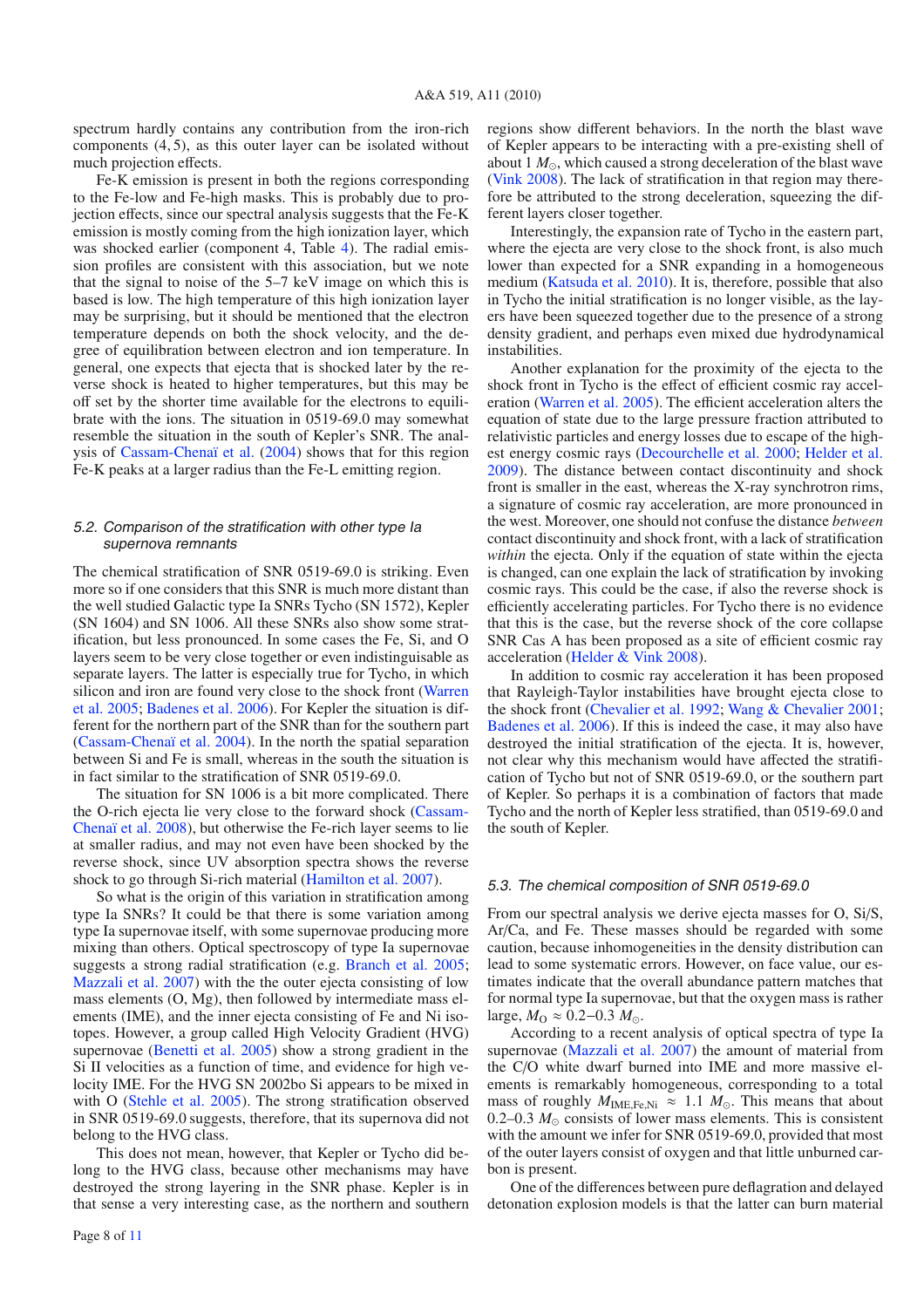all the way to the outer edge of the white dwarf, leaving no carbon. Optical spectroscopy of type Ia supernovae reveal that little or no carbon is present, with the oxygen abundance a factor 100 to 1000 times the carbon abundance [\(Marion et al. 2006\)](#page-10-46). The relatively high mass of oxygen in 0519-69.0 is therefore consistent with optical spectroscopy of type Ia supernovae, and supports the idea that burning in the outer layers converts almost all carbon to oxygen.

The amount of Fe that we infer, ~0.7 *M*<sub>⊙</sub>, is also fairly typical for type Ia supernovae. Here we need to caution that not all the Fe may have been shock heated by the reverse shock, so the total iron mass may be higher. [Mazzali et al.](#page-10-37) [\(2007\)](#page-10-37) showed that the peak luminosity, for which they use the drop in magnitude within 15 days after maximum  $(\Delta m_{15})$  as a proxy, correlates with the total amount of iron/nickel synthesized (see also [Woosley et al. 2007\)](#page-10-4). Using their "Zorro diagram" we can translate our estimate of shocked iron (which includes decayed <sup>56</sup>Ni), in an estimate for  $\Delta m_{15}$ .  $M_{Fe} > 0.7$   $M_{\odot}$  corresponds to  $\Delta m_{15} \leq 1.4$ . Combining the amount of IME that we estimate  $M_{\text{IME}}$  = 0.2–0.4  $M_{\odot}$  with the "Zorro-diagram" suggests that  $\Delta m_{15}$  ≥ 1.1.

These constraints suggest that the supernova was a fairly normal type Ia event, not as bright as SN1991T ( $\Delta m_{15} = 0.95$ ), but similar to for example the template type Ia SN 1996X ( $\Delta m_{15}$  = 1.3, [Salvo et al. 2001](#page-10-47)). This is unlike the youngest known type Ia SNR in the LMC, 0509-67.5, which was according to the light echo spectrum of the supernova an exceptionally bright type Ia [\(Rest et al. 2008\)](#page-10-48), similar to SN 1991T.

There is some evidence that bright type Ia supernovae are associated with younger stellar populations [\(Gallagher et al. 2008](#page-10-49)), but the starforming history around SNR 0509-67.5 is not significantly younger than around SNR 0519-69.0 [\(Badenes et al.](#page-10-50) [2009](#page-10-50)). This study, therefore, does not provide evidence for a one to one relation between population age and supernova brightness. In addition, [Howell et al.](#page-10-51) [\(2009](#page-10-51)) show that the relation between the mean galaxy stellar population age and type Ia brightness has significant scatter. This may be no surprise, if the brightness of a type Ia supernova is related to the properties and history of the progenitor white dwarf, whereas the time delay between birth of the binary system and the supernova event is also governed by the evolution of the secondary star [\(Howell et al.](#page-10-51)  $(2009)^1$  $(2009)^1$  $(2009)^1$  $(2009)^1$ .

# 5.4. Analytical model

<span id="page-8-0"></span>From the measured locations of the reverse and forward shocks, we can de[rive typical velocities of the plasma, using the](#page-10-52) Truelove & McKee [\(1999](#page-10-52)) analytical models, with the ejecta density power  $n = 7$ . Setting the density of the circumstellar matter to  $n_{\text{CSM}} = 2 \text{ cm}^{-3}$ , supernova explosion energy to  $E = 10^{51} \text{ erg}$ , and the mass of the progenitor to  $M_{WD} = 1.4 M_{\odot}$ , we can plot the forward to reverse shock radii ratio versus the time that passed since the explosion. We see from the left panel of Fig. [10](#page-9-1) that these parameters correspond to age of the remnant of  $460 \pm 150$  years, which is somewhat lower than the value estimated by [Rest et al.](#page-10-15) [\(2005\)](#page-10-15). The leftmost bottom panel of Fig. [10](#page-9-1) shows that in this model, the ratio of the reverse to forward shock velocity is  $v_{RS}/v_{BW} \simeq 1.2$ .

#### 5.5. Numerical HD models

We run several hydrodynamical models [\(Sorokina et al. 2004](#page-10-7); [Kosenko 2006\)](#page-10-53), in order to reproduce the observed features of SNR 0519-69.0. We set the CSM density to  $\rho_{CSM}$  =  $3 \times 10^{-24}$  g cm<sup>-3</sup>. We considered two "toy" explosion models by [Woosley et al.](#page-10-4) [\(2007](#page-10-4)) of thermonuclear supernovae: a "mildly mixed"  $c050403$  ( $M_{\text{Ni}}$  = 0.5  $M_{\odot}$ ,  $M_{\text{Fe}}$  = 0.4  $M_{\odot}$ ,  $M_{\text{IME}} = 0.3 M_{\odot}$ ) and a "moderately mixed" m060403  $(M_{\text{Ni}} = 0.6 \ M_{\odot}, M_{\text{Fe}} = 0.4 \ M_{\odot}, M_{\text{IME}} = 0.3 \ M_{\odot}).$  The distribution of the elements in these models is plotted in the right lower panels of Fig. [10.](#page-9-1) Velocity and density profiles of the models at the age of 560 years, which are based on these two initial set ups, are presented in Fig. [10](#page-9-1) (top graphs).

In the hydrodynamical models the contact discontinuity is further away from the blast wave and closer to the reverse shock as compared to the observed locations in the SNR 0519-69.0. Suggesting that some of the effects that may have brought the ejecta in Tycho's SNR close to the forward shock, whether pure hydrodynamical effects, or efficient cosmic ray acceleration, may to a lesser extent also have affected SNR 0519-69.0. In the near future we intent to produce models that incorporate cosmic ray acceleration into the hydrodynamic models (Kosenko et al. in preparation). Note that [Cassam-Chenaï et al.](#page-10-34) [\(2008\)](#page-10-34) found that for SN 1006 the contact discontinuity is also close to the shock front, to a lesser extent even for those regions that do not emit X-ray synchrotron radiation, where efficient cosmic ray acceleration is likely not important. Their models suggest that cosmic ray acceleration alone is not sufficient to explain the observations. This suggests that the distance of the contact continuity to the shock front is the result of a mixture of efficient cosmic ray acce[leration and hydrodynamical](#page-10-54) instabilities (see also Miceli et al. [2009](#page-10-54); and the discussion in Sect. [5.2\)](#page-7-0).

Estimated from our numerical models, the amount of swept up supernova matter is as follows:  $M_{\rm O}$  = 7%,  $M_{\rm Si/S}$  = 12%/7%,  $M_{Ar/Ca} = 1\%/2\%$ ,  $M_{Fe} = 63\%$  for c050403 and  $M_{\rm O} = 3\%, M_{\rm Si/S} = 12\%/7\%, M_{\rm Ar/Ca} = 1\%/2\%, M_{\rm Fe} = 71\%$ for m060403 explosion model. With a total mass of the shocked ejecta of  $1.2 M_{\odot}$  in both cases. We see that the fractional mass of Fe in c050403 model matches reasonably well the observed fractional mass as determined in Sect. [4.3,](#page-6-1) but the observed fractional mass of oxygen appears to be higher than indicated by the models. This may hint that the progenitor was an oxygen-rich white dwarf. The lack of neon in the RGS spectra and magnesium in the EPIC spectra still argues in favor of C/O white dwarf, and not an O/Ne/Mg white dwarf, which is consistent with type Ia explosion models (e.g. [Woosley et al. 2007\)](#page-10-4).

#### 5.6. RGS line broadening and the shock velocity

Using the measured value of the emission lines broadening  $(\sigma_{\text{RGS}})$ , we can estimate the velocity of the forward shock. The temperature of each specie behind the reverse shock is calculated from (no temperature equilibration between species assumed)

$$
kT_i = \frac{3}{16} m_i v_{\rm RS}^2
$$
 (3)

here  $m_i$  – mass of species *i*,  $v_{RS}$  – reverse shock velocity. Thus, the Maxwellian thermal broadening of the lines is

$$
\sigma_{\text{the}j} = \sqrt{\frac{kT_i}{m_i}} = \frac{\sqrt{3}}{4}v_{\text{RS}}.\tag{4}
$$

As it i[s shown above, according to the analytical](#page-10-52) Truelove  $\&$ McKee [\(1999](#page-10-52)) solution, for the case of SNR 0519-69.0 the

<sup>&</sup>lt;sup>1</sup> Nevertheless, some correlation between time delay and white dwarf properties can be expected, since a long time scale for the evolution of the primary star (the white dwarf that will explode), automatically means that the secondary star evolves on an even longer time scale.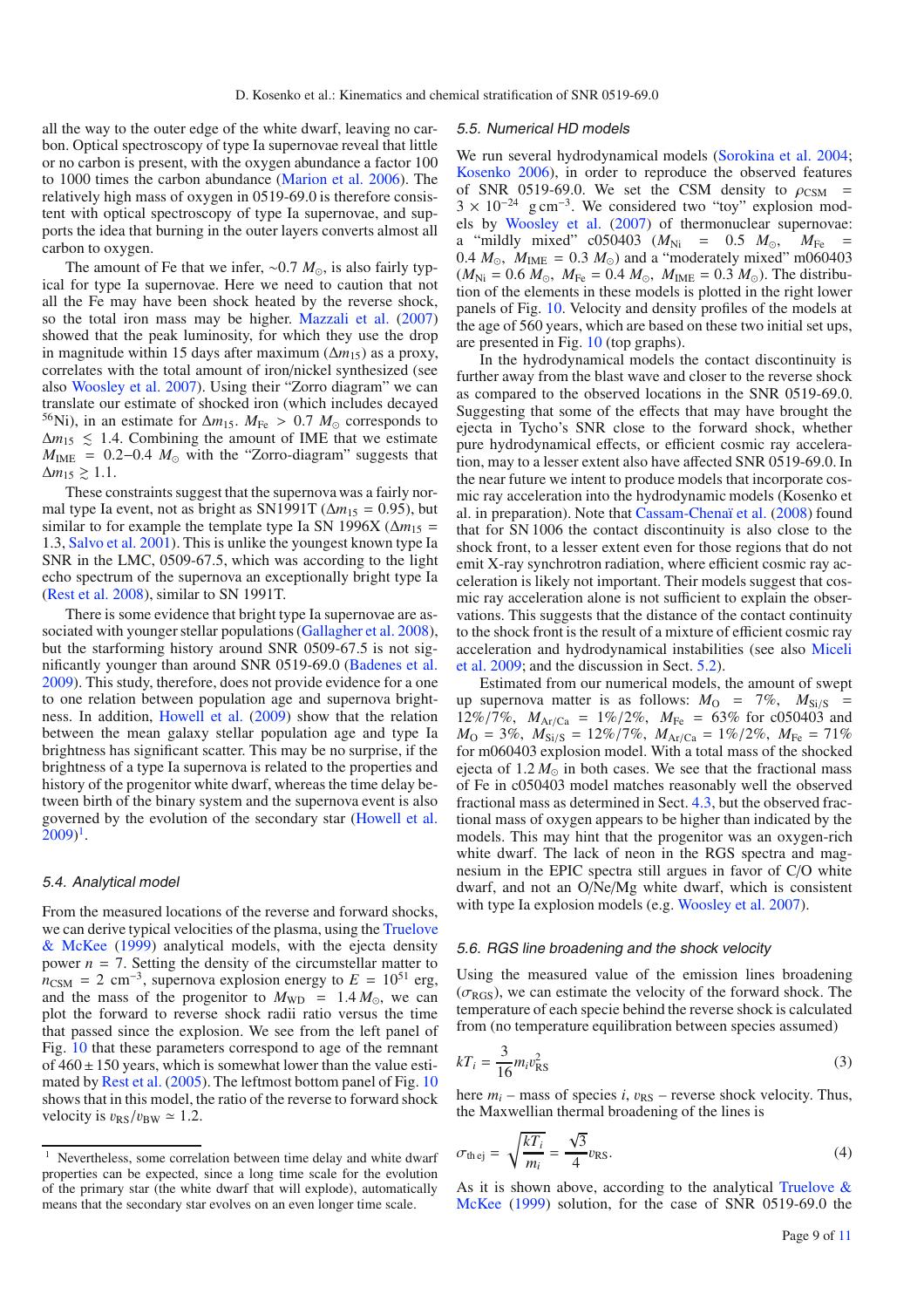

<span id="page-9-2"></span><span id="page-9-1"></span>**[Fig. 10.](http://dexter.edpsciences.org/applet.php?DOI=10.1051/0004-6361/200913903&pdf_id=10)** *Left two plots*: [Truelove & McKee](#page-10-52) [\(1999](#page-10-52)) analytical solution for SNR 0519-69.0. Radii ratio vs. the age (*top panel*); red dash-dotted lines show the measured value from the Chandra measurements (Sect. [3.1\)](#page-2-3). Reverse shock velocity (in the frame of the ejecta) to forward shock velocity ratio vs. the age (*bottom panel*); red dash-dotted lines show values of age derived from the *top plot*. *Right four plots*: density, velocity (*top panels*) and abundances (*bottom panels*) profiles of the numerical models. In this set, *left plots* show the "mildly mixed" c050403 model, *right plots* – "moderately mixed" m060403.

relation  $v_{RS} = 1.2 v_{FS}$  holds. Also, according to the numerical models, the value of the bulk velocity in the ejecta is by ∼50% lower than the bulk velocity in the shocked CSM (the velocity profiles of the HD models on the top right plots of Fig. [10\)](#page-9-1), i.e.  $\sigma_{\text{bulk ej}} \simeq 0.5 \sigma_{\text{bulk CSM}} = 0.5 (3/4) v_{\text{FS}}$ . Thus

$$
\sigma_{\text{RGS}} = \sqrt{\sigma_{\text{thej}}^2 + \sigma_{\text{bulk ej}}^2} \simeq 0.64 \, v_{\text{FS}}.\tag{5}
$$

Substituting the measured value of  $\sigma_{\text{RGS}} = 1873 \pm 50 \text{ km s}^{-1}$ into Eq. [\(5\)](#page-9-2), we obtain  $v_{FS} = 2927 \pm 500$  km s<sup>-1</sup>. Where the error includes an estimate of the systematic uncertainties, which come from relation of  $\sigma_{\text{RGS}}$  to  $v_{\text{FS}}$ .

From the optical observation of the remnant we have independent measurements of the blast wave velocity, but these measurements give ambiguous values. [van Adelsberg et al.](#page-10-55) [\(2008\)](#page-10-55) modeled hydrogen spectra of the SNR and found shock velocities of  $v_{FS} = 2984^{+703}_{-185}$  km s<sup>-1</sup> and  $v_{FS} = 1178^{+185}_{-157}$  km s<sup>-1</sup> based<br>on the observations of [Ghavamian et al.](#page-10-14) [\(2007\)](#page-10-14) and [Smith et al.](#page-10-13) [\(1991\)](#page-10-13) respectively. Measurements of H $\alpha$ -line along the rim by [Tuohy et al.](#page-10-12) [\(1982](#page-10-12)) provide the value of  $v_{FS} = 2800 \pm 300$  km s<sup>-1</sup>. Our estimate is the closest to the estimates by [Tuohy et al.](#page-10-12) [\(1982\)](#page-10-12) and [Ghavamian et al.](#page-10-14) [\(2007](#page-10-14)). The lower value of the forward shock velocity in the measurements by [Smith et al.](#page-10-13) [\(1991](#page-10-13)) is probably caused by the slit location they used, which intersects the bright eastern rim of the SNR, where the blast wave probably

encounters a dense cloud of interstellar matter and may have slowed down [\(Ghavamian et al. 2007](#page-10-14)).

# <span id="page-9-0"></span>**6. Conclusions**

We analyzed X-ray data of SNR 0519-69.0, which were obtained by both the XMM-Newton and Chandra observatories. We treated the spectra with spex fitting software and applied nonequiliblium ionization (NEI) models. Fitting of the data with the single-ionization timescale NEI model allowed us to measure average electron temperature of 3 keV, ionization timescale of  $2.3 \times 10^{10}$  s cm<sup>-3</sup>.

The stratification of the elements is particularly pronounced in the radial emissivity profiles of the Chandra images of the SNR. Chandra ACIS spectra of specific regions of the SNR also points to the separation of the elements in the shell. This inspired us to use a multi-component fitting model for the EPIC MOS and RGS spectral analysis, in which the observed layers are each represented by an NEI component dominated by one or two elements. This multi-component model provides an adequate description of both the broad band EPIC MOS spectra and the high spectral resolution RGS spectra in the 0.5–1.1 keV band. In addition it allowed us to characterize the Chandra ACIS spectra of several distinct regions. Using this approach we estimate the density of the circumstellar matter of  $2.4 \pm 0.2$  cm<sup>-3</sup>.